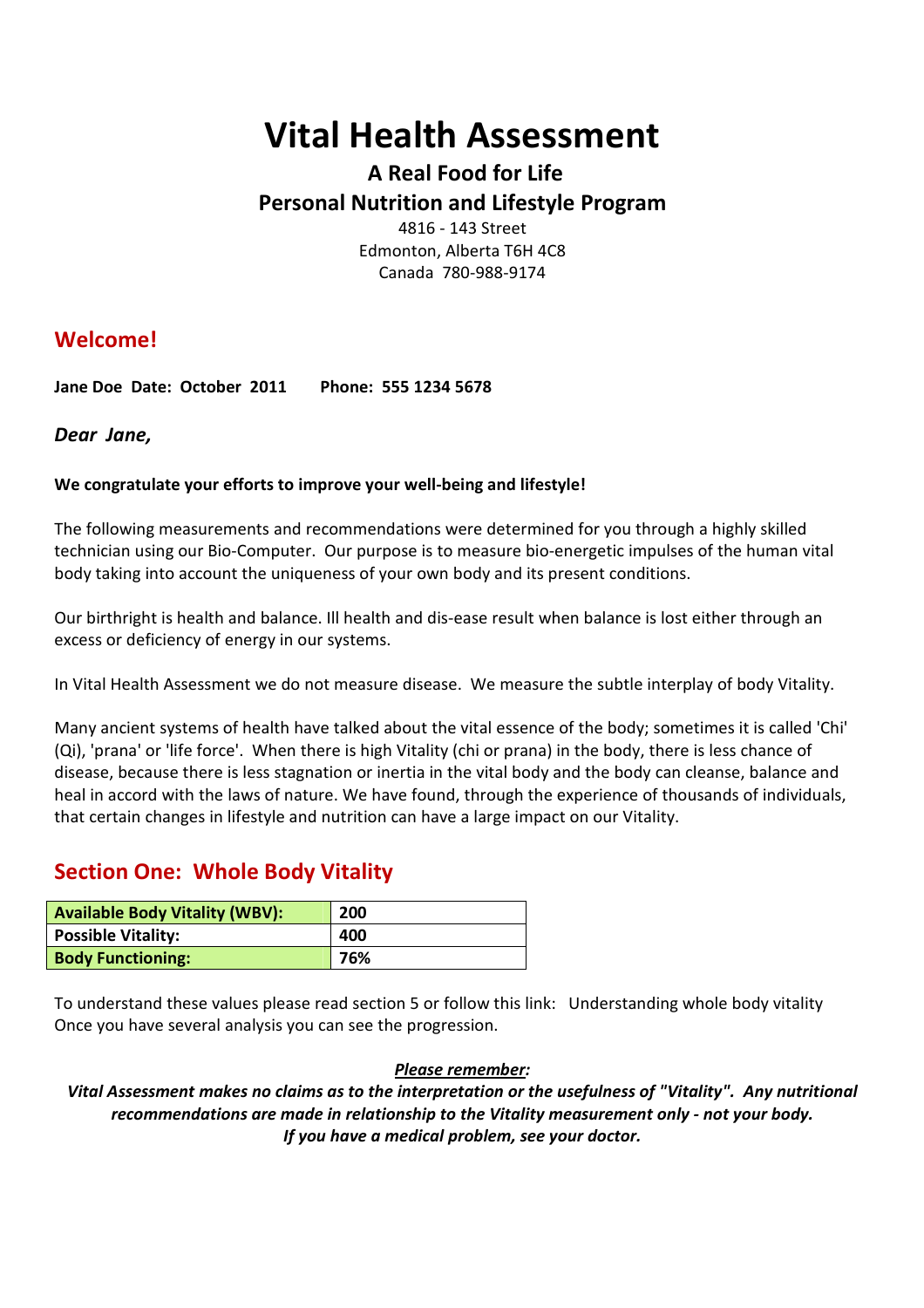# **Section Two: Whole Body Vitality Inhibitors**

Items B through E indicate areas where WBV is being inhibited or drained, due to blockages in the Vital Body**. Ideally there would be no inhibition** but this is not possible for every part of the body. No one is perfect.

| Scale: |   | No Inhibition       |               |
|--------|---|---------------------|---------------|
|        |   | Low Inhibition      | -1 to -199    |
|        | М | Moderate Inhibition | -200 to - 599 |
|        |   | High Inhibition     | $-600$ plus   |

#### **A. WBV Inhibition from specific influences on the body:**

|                              |   | <b>Typical</b> |   |   |
|------------------------------|---|----------------|---|---|
| Toxicity                     | O | м              |   | н |
| Inflammation                 | N | М              | н |   |
| <b>Environment allergies</b> | 0 | м              | н |   |
| <b>Heavy Metals</b>          | O | м              | н |   |
| <b>Food sensitivities</b>    | O | м              | н | м |
| Candida                      | 0 | M              | н |   |
| Parasites                    |   | м              | н |   |

N.B. Please note that a medium or high toxicity or Candida ect. reading doesn't mean that you necessarily have a high **quantity** of that factor in the body - only that the body's vitality is being drained to a high degree by whatever factors are present.

Read more about this here: What does a high reading mean?

Read what we mean by typical here: Typical

We suggest you apply for Food Sensitivity Testing. It may be best way to eliminate certain foods from your diet and replace them with other nutritionally similar foods until they can be tolerated again.

| <b>System</b>             | <b>Inhibition</b><br><b>WBV</b> |        |        |        |        |        |        |        | <b>Typical</b> |
|---------------------------|---------------------------------|--------|--------|--------|--------|--------|--------|--------|----------------|
| Immune/Lymphatic          | $\mathbf 0$                     | $-100$ | $-200$ | $-300$ | $-400$ | $-500$ | $-600$ | $-700$ | 600            |
| Circulatory               | 0                               | $-100$ | $-200$ | $-300$ | $-400$ | $-500$ | $-600$ | $-700$ | 0              |
| Endocrine                 | 0                               | $-100$ | $-200$ | $-300$ | $-400$ | $-500$ | $-600$ | $-700$ | 300            |
| Reproductive              | 0                               | $-100$ | $-200$ | $-300$ | $-400$ | $-500$ | $-600$ | $-700$ | 300            |
| <b>Digestive</b>          | $\mathbf 0$                     | $-100$ | $-200$ | $-300$ | $-400$ | $-500$ | $-600$ | $-700$ | 200            |
| Respiratory               | 0                               | $-100$ | $-200$ | $-300$ | $-400$ | $-500$ | $-600$ | $-700$ | 0              |
| Nervous                   | 0                               | $-100$ | $-200$ | $-300$ | $-400$ | $-500$ | $-600$ | $-700$ | 600            |
| <b>Blood Sugar System</b> | $\mathbf 0$                     | $-100$ | $-200$ | $-300$ | $-400$ | $-500$ | $-600$ | $-700$ | 0              |
| Skeletal                  |                                 | $-100$ | $-200$ | $-300$ | $-400$ | $-500$ | $-600$ | $-700$ | 0              |
| Muscular/connect.         |                                 | $-100$ | $-200$ | $-300$ | $-400$ | $-500$ | $-600$ | $-700$ | 0              |
| Fat metabolism            | 0                               | $-100$ | $-200$ | $-300$ | $-400$ | $-500$ | $-600$ | $-700$ | 200            |

#### **B. Vitality Inhibition in Body Systems:**

#### **Vitality Inhibition in Glands:**

| Organ   | WBV Inhibition |        |        |        |        |        | <b>Typical</b> |        |     |
|---------|----------------|--------|--------|--------|--------|--------|----------------|--------|-----|
| Liver   | 0              | $-100$ | $-200$ | $-300$ | $-400$ | $-500$ | $-600$         | $-700$ | 600 |
| Kidney  | 0              | $-100$ | $-200$ | $-300$ | $-400$ | $-500$ | -600           | $-700$ | 500 |
| Adrenal | 0              | $-100$ | $-200$ | $-300$ | -400   | $-500$ | $-600$         | $-700$ | 300 |
| Thyroid |                | $-100$ | $-200$ | $-300$ | $-400$ | $-500$ | $-600$         | $-700$ | 300 |
| Bladder | 0              | $-100$ | $-200$ | $-300$ | $-400$ | $-500$ | $-600$         | $-700$ |     |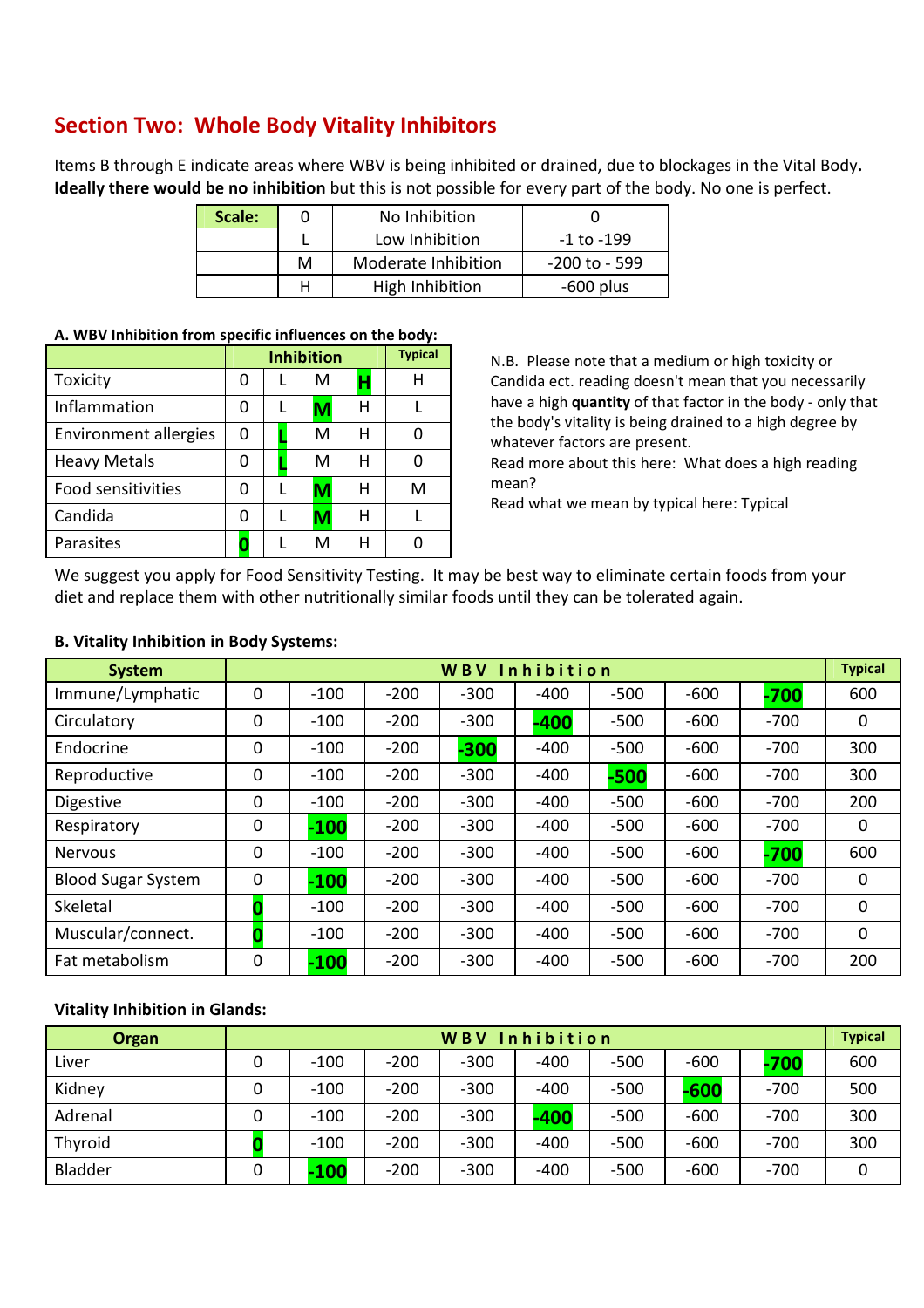# **Section Three: The Following Dietary Practices Raise Your Vitality**

| <b>Acid/Alkaline Balance</b>                                 |                          |                    |  |  |  |
|--------------------------------------------------------------|--------------------------|--------------------|--|--|--|
| Diet need to be more Alkaline                                |                          |                    |  |  |  |
| Diet needs to be more Acid                                   |                          |                    |  |  |  |
| Diet is Balanced                                             |                          |                    |  |  |  |
|                                                              |                          |                    |  |  |  |
| <b>Carbohydrate Intake</b>                                   |                          |                    |  |  |  |
| Diet needs more carbohydrate                                 |                          |                    |  |  |  |
| Diet needs less carbohydrate                                 |                          |                    |  |  |  |
| Carbohydrate intake is adequate                              |                          |                    |  |  |  |
|                                                              |                          |                    |  |  |  |
| <b>Protein Intake</b>                                        |                          |                    |  |  |  |
| Diet Need more protein                                       |                          |                    |  |  |  |
| Diet needs less protein                                      |                          |                    |  |  |  |
| Diet is adequate in protein                                  |                          |                    |  |  |  |
|                                                              |                          |                    |  |  |  |
| <b>Essential Fatty Acids (EFA)</b>                           |                          |                    |  |  |  |
| Diet is highly deficient in EFA's                            |                          |                    |  |  |  |
| Diet is moderately deficient in EFA's                        |                          |                    |  |  |  |
| Diet is adequate                                             |                          |                    |  |  |  |
| Best EFA to raise vitality                                   | <b>3-6-9 Combination</b> |                    |  |  |  |
| <b>Hydration</b>                                             |                          |                    |  |  |  |
|                                                              |                          |                    |  |  |  |
| Body is highly dehydrated                                    |                          |                    |  |  |  |
| Body is moderately dehydrated<br>Body is adequately hydrated |                          |                    |  |  |  |
|                                                              |                          |                    |  |  |  |
| <b>Raw/Cooked /Juiced</b>                                    |                          |                    |  |  |  |
| <b>Vegetables</b>                                            |                          | Affect on Vitality |  |  |  |
| Raw vegetables                                               |                          | $-100$             |  |  |  |
| Cooked vegetables                                            |                          | $+200$             |  |  |  |
| Juiced vegetables                                            |                          | $+400$             |  |  |  |
|                                                              |                          |                    |  |  |  |
| <b>Fruit</b>                                                 |                          | Affect on Vitality |  |  |  |
| Raw fruits<br>$-100$                                         |                          |                    |  |  |  |
| Cooked fruits<br>$-100$                                      |                          |                    |  |  |  |
| Juiced fruits<br>$-100$                                      |                          |                    |  |  |  |
|                                                              |                          |                    |  |  |  |
| <b>Body Type Diet</b>                                        |                          |                    |  |  |  |
| Emphasize a calming diet - to balance                        |                          |                    |  |  |  |
| vata property                                                |                          |                    |  |  |  |
| Emphasize a cooling diet - to balance                        |                          |                    |  |  |  |
| pitta property                                               |                          |                    |  |  |  |
| Emphasize a heating reducing diet -                          |                          |                    |  |  |  |
| to balance kapha property                                    |                          |                    |  |  |  |

**An alkaline diet** is mostly fresh vegetables. An acid diet is mostly proteins and grains and sugars. To Learn More:

**The best carbohydrates** are complex. If you have to reduce carbohydrates start with reducing simple sugars. To learn more: Smart Carbs: Dumb Carbs

**If you need more protein**, sometimes it is often a matter of needing to digest protein. Plant proteins are often more digestible.

**We test a number of essential fatty acids** on your vitality including, flax oil, coconut oil, borage oil, evening primrose oil, fish oil, and a 3-6-9 combination. This means a high percentage of omega3 fatty acid and less of omega 6 and less of omega 9. **Udo's oil and Barlene's oils** have tested well as specific brands to buy.

**Although raw or juiced foods** have higher vitality themselves, sometimes the body cannot digest raw at this time or it needs to be calmed down.

**To see sample lists for body type diets** go to section five or follow this link: Body Type

**A Candida diet** is one which eliminates all simple sugars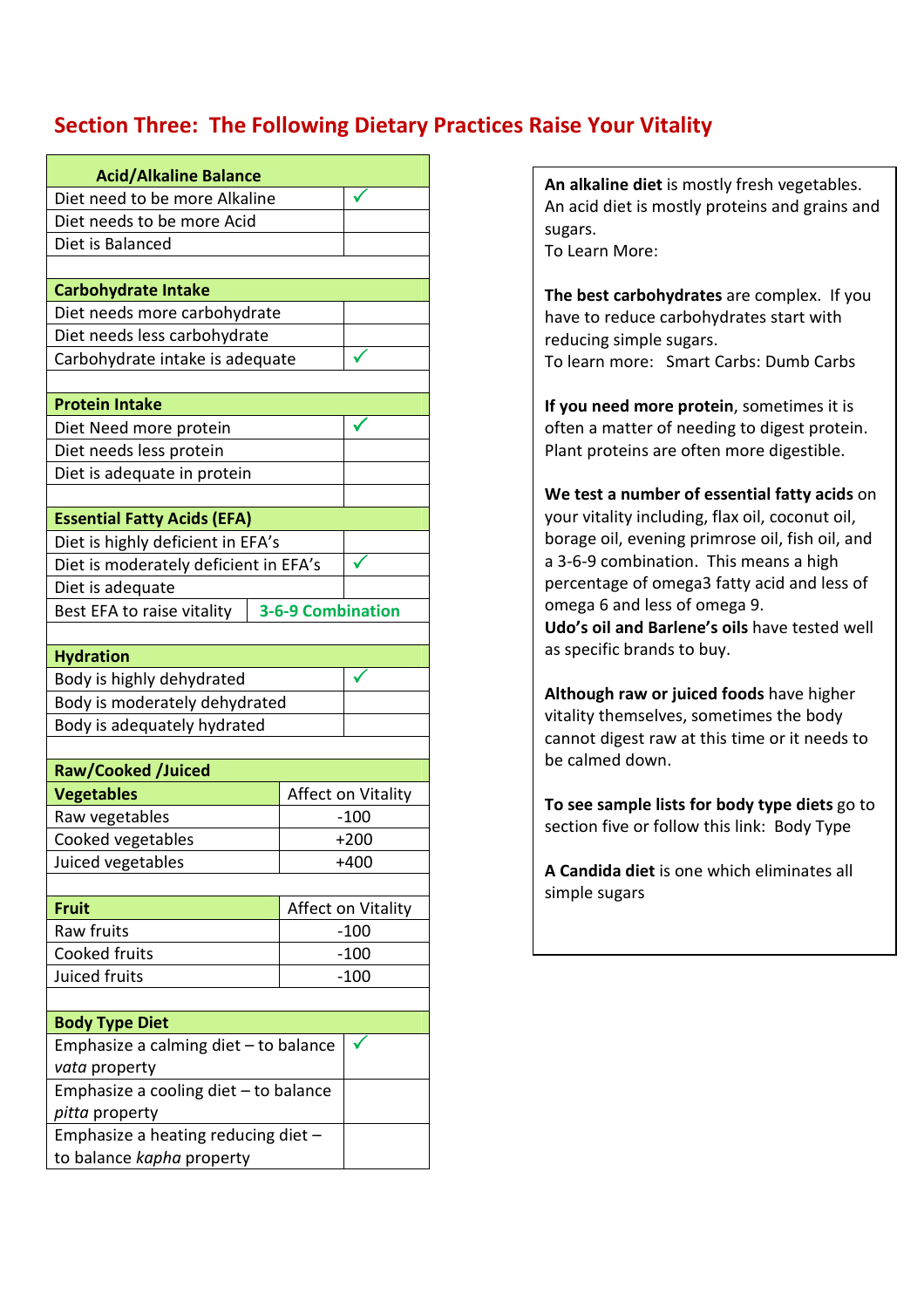Emphasize a Candida diet

# **Section Four: The Following Lifestyle Practices Raise Your Vitality**

| <b>Lifestyle Recommendations</b> |        |  |        |        |  |  |
|----------------------------------|--------|--|--------|--------|--|--|
|                                  |        |  |        |        |  |  |
| <b>Exercise</b>                  | 15 min |  | 30 min | 60 min |  |  |
| Walking                          |        |  |        |        |  |  |
| Running                          |        |  |        |        |  |  |
| Swimming                         |        |  |        |        |  |  |
| <b>Resistance Training</b>       |        |  |        |        |  |  |
| (every other day)                |        |  |        |        |  |  |
| Tai Chi                          |        |  |        |        |  |  |
| Yoga                             |        |  |        |        |  |  |
|                                  |        |  |        |        |  |  |
| <b>Rest</b>                      |        |  |        |        |  |  |
| More sleep                       |        |  |        |        |  |  |
| Less sleep                       |        |  |        |        |  |  |
| 15 to 30 min nap in afternoon    |        |  |        |        |  |  |
|                                  |        |  |        |        |  |  |
| <b>Breathing</b>                 | 15 min |  | 30 min | 60 min |  |  |
| Deep breathing                   |        |  |        |        |  |  |
| with belly or back               |        |  |        |        |  |  |
| Breath with pause                |        |  |        |        |  |  |
| after intake                     |        |  |        |        |  |  |
|                                  |        |  |        |        |  |  |
|                                  |        |  |        |        |  |  |
|                                  |        |  |        |        |  |  |
|                                  |        |  |        |        |  |  |
|                                  |        |  |        |        |  |  |
|                                  |        |  |        |        |  |  |
|                                  |        |  |        |        |  |  |
|                                  |        |  |        |        |  |  |

**There are many levels of exercise**. All those tested fall into the moderate category. All are tested for daily use except resistance training.

As one gains more strength and vitality one can participate in different exercises (running instead of just walking) and one can increase the intensity of the exercise.

Generally one should only exercise from 50-75% of one's limit.

Yoga tested is hatha yoga without strength or heat required.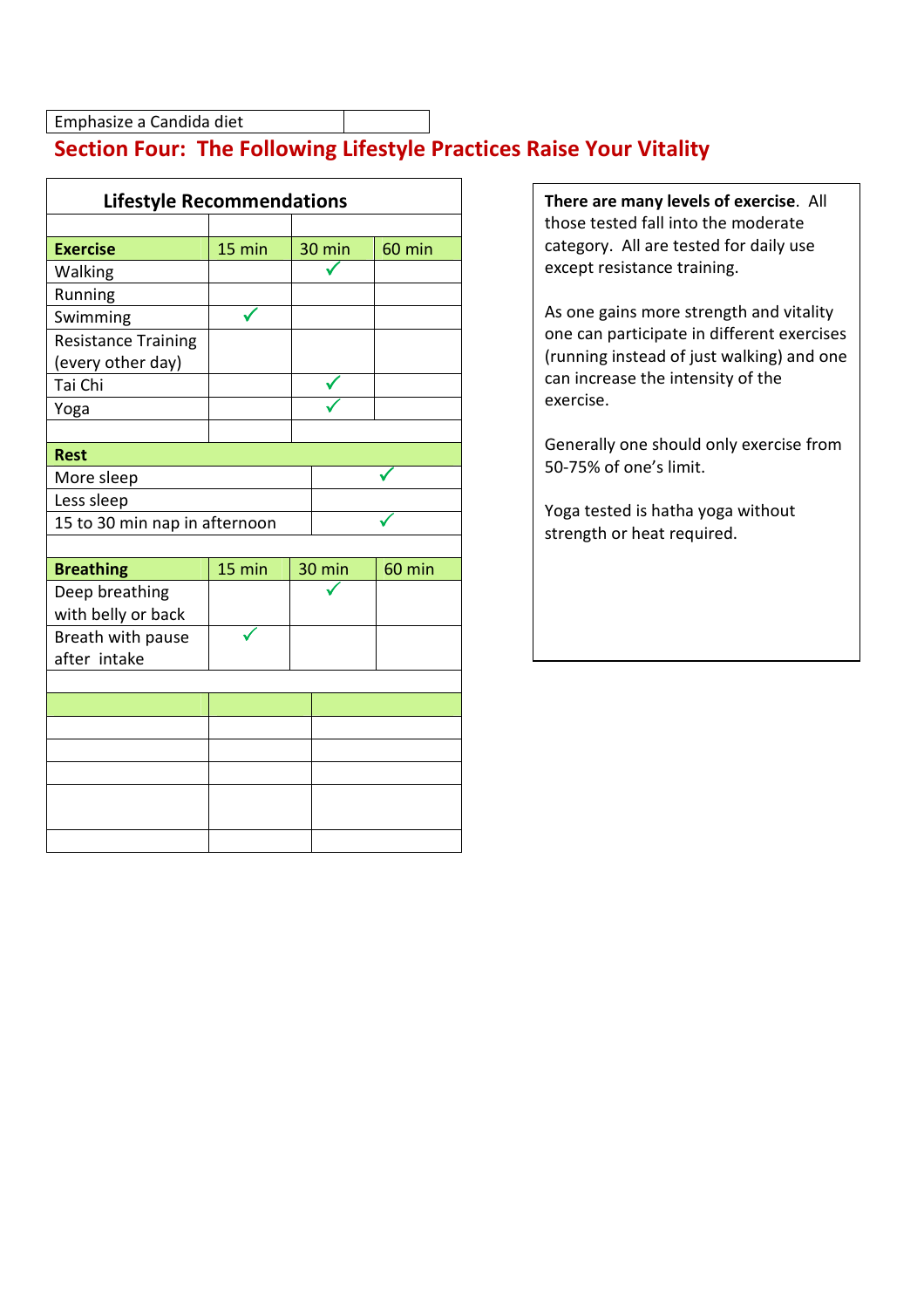### **Section Five: List of Foods for Different Body Types**

- **Choose a light, hot diet:** Avoid ice-cold food & drinks (e.g. ice cream, ice water). Liquids are best drunk at room temperature or hot. Generally choose hot foods over cold (e.g. roast chicken over chicken salad sandwiches). Avoid fats and oily foods, sweets, desserts and excessive amounts of bread. Ensure your diet contains some pungent spices daily (e.g. ginger, hot peppers, chili, horseradish, black pepper etc.). Also increase bitter green & leafy green vegetables and astringent foods (e.g. beans, lentils, apples, potatoes, pears, cabbage). Raw fruit and vegetables are good as a minor part of the diet. Generally choose dry & light foods over heavy (e.g. rice crackers over bread, puffed rice cereal with skim milk over granola and whole milk). Exclude any foods you have allergies to.
- **Choose a well cooked, easy to digest and non-gas-forming diet**: one that is **relaxing** on the body & nervous system. . A good staple meal would include steamed basmati rice, well-cooked vegetables and a light protein dish. Avoid cold and frozen foods and drinks (cold milk, ice water, ice cream etc.). Limit excessive raw foods, especially apples and cabbages. Limit beans (tofu, mung beans & red lentils are OK) & red meats. Warm, moist foods are good (e.g. soups, stews). Include some oil or butter and salt. Exclude any foods you have allergies to.
- **Choose a cooling diet:** is one that avoids irritants. Avoid oily, fried food, caffeine, alcohol, red meat, hot spices and most sour foods (e.g. condiments like ketchup, mustard, pickles). Emphasize fresh fruits, vegetables, dairy products, whole grains, bitter greens & leafy greens (e.g. romaine lettuce, chard etc.) and astringent foods (e.g. beans, lentils, apples, potatoes, pears, and cabbage. Healthy sweets are okay in moderation. Sweet ripe fruits that are in season (e.g. melons) and juices are especially good for balancing you. You can eat raw foods as part of your diet without problems. Exclude any foods you have allergies to.
- **Follow Candida-control diet:** Avoid sugar and foods containing sugar, packaged and processed foods, cheeses, alcohol, vinegar, yeast and yeast products (bread), fermented foods, malted products, processed meats,

# **How often should I update my nutritional program?**

We suggest you update your program every three months or more often if you wish. You can do this by applying for a revised Vitality Analysis (be sure to indicate any changes you have noticed on the application form).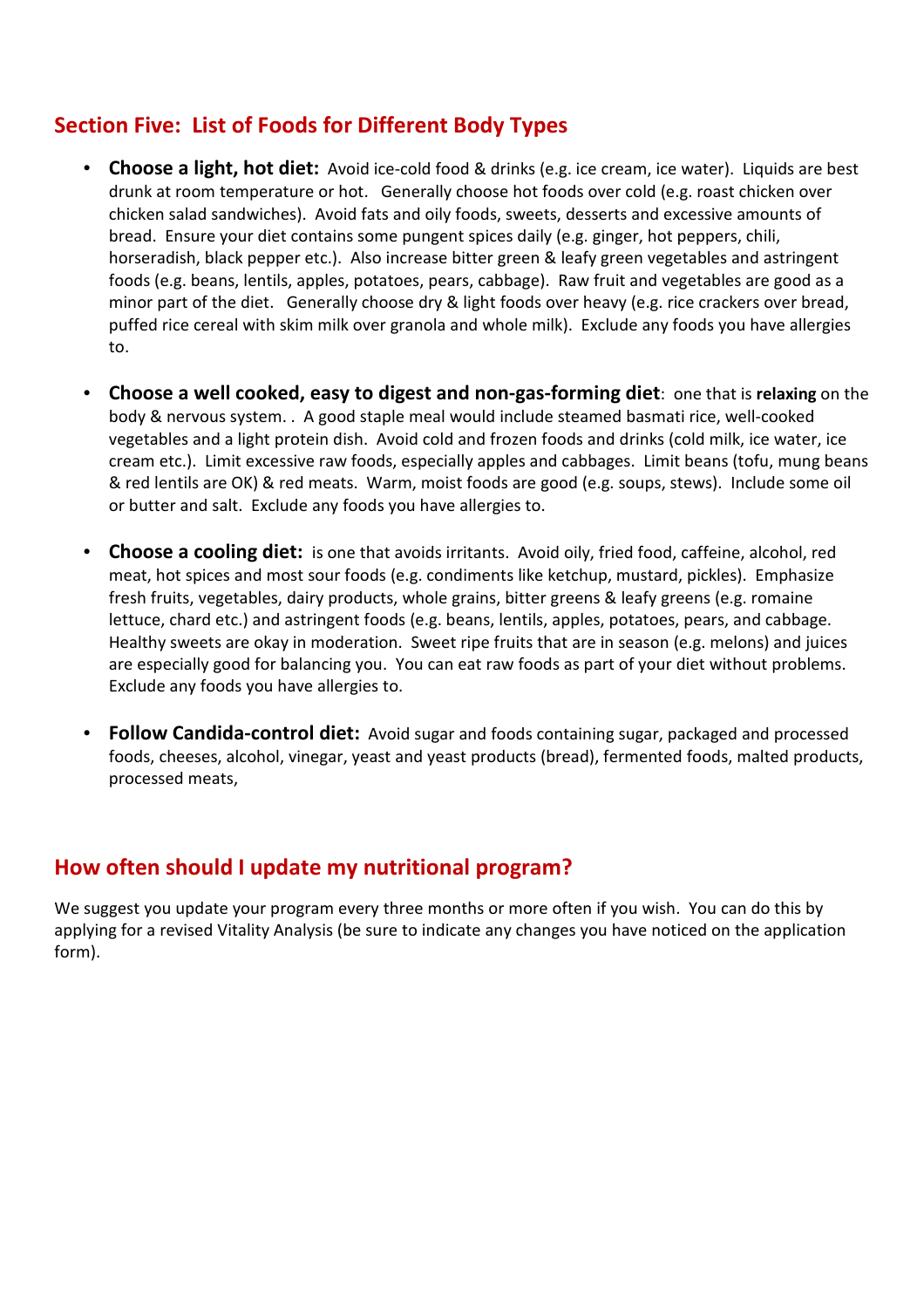# **Section Six: How to Get Maximum Benefit from Your Vital Health Assessment**

**1. You need to understand your Vital Health Assessment thoroughly.** Because the mind and body are connected, a better understanding of all the points will assist you holistically. If you have any questions, doubts, confusion, or concerns about your Assessment, book a Consultation with a Real Food Coach. If you just wish to verify a specific number or reading it is not necessary to book an appointment.

**2. Vital Health Assessment is not intended to be or to replace medical advice.** Vital Health Assessment is a non-medical measurement developed by Abundant Growth to help you in refining your nutrition and lifestyle. If you have a health problem, consult your doctor.

**3. Begin implementing the recommended changes that you are comfortable with** *as soon as possible***.** This Assessment is based on your *current* Vitality. Delaying the program may reduce your chances of greatest success.

**4. Print out section two, three and four and** stick them on your fridge or bulletin board so you can have that information in your awareness.

**5. Once you have made your decision to go ahead, then relax and enjoy the journey.** Too much daily evaluation (is it working, is it not??) causes stress.

What we've seen is that if people get several Vital Health Assessments over a period of time they start to get a picture of their body's patterns and how it reacts to what's going on in their life. By making little adjustments in their daily eating habits and lifestyle, they keep better Vitality than those who do not. This has been documented.

We are always trying to improve this service and will help anyone we can to use it better. This nutritional service has simply become known by word of mouth, but we have done thousands of VA's with excellent results.

If you have questions, first check out the questions and answers section of our website at **www.vitalhealthtest.com** Thank you for being committed to your health.

> **Sponsored by: Real Food for Life**

Randy Fritz Phone: 780 988 9174 Diana Herrington Phone: 789 489 4477